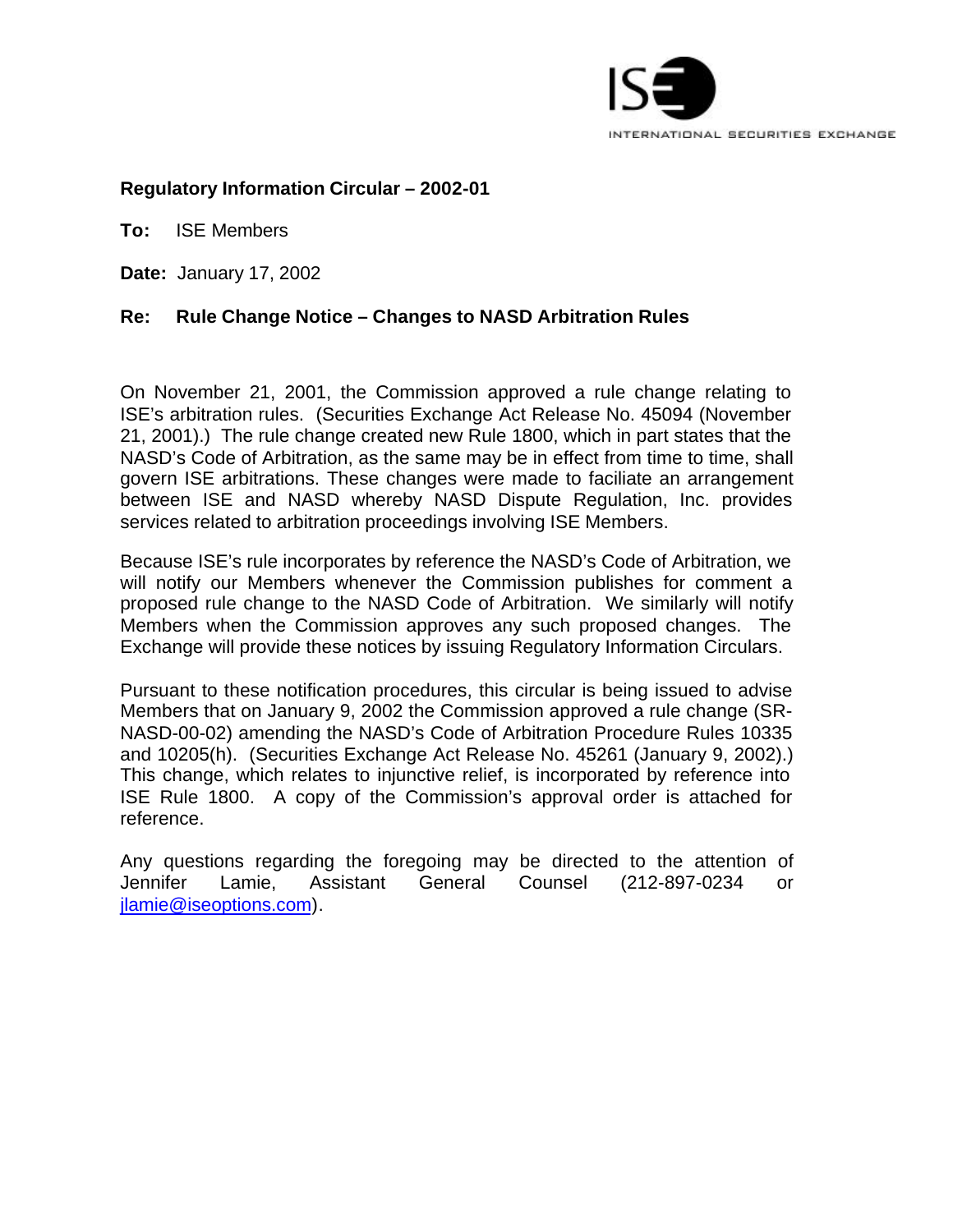thereunder, in that it constitutes a stated policy, practice, or interpretation with respect to the meeting, administration, or enforcement of an existing rule.

At any time within 60 days of the filing of the proposed rule change, the Commission may summarily abrogate such rule change if it appears to the Commission that such action is necessary or appropriate in the public interest, for the protection of investors, or otherwise in furtherance of the purposes of the Act.

# **IV. Solicitation of Comments**

Interested persons are invited to submit written data, views, and arguments concerning the foregoing, including whether the proposal is consistent with the Act. Persons making written submissions should file six copies thereof with the Secretary, Securities and Exchange Commission, 450 Fifth Street, NW., Washington, DC 20549–0609. Copies of the submission, all subsequent amendments, all written statements with respect to the proposed rule change that are filed with the Commission, and all written communications relating to the proposed rule change between the Commission and any person, other than those that may be withheld from the public in accordance with the provisions of 5 U.S.C. 552, will be available for inspection and copying in the Commission's Public Reference Room. Copies of such filing will also be available for inspection and copying at the principal office of the NASD. All submissions should refer to file number SR–NASD–2002–03 and should be submitted by February 6, 2002.9

For the Commission, by the Division of Market Regulation, pursuant to delegated authority.

#### **Margaret H. McFarland,**

*Deputy Secretary.* [FR Doc. 02–1103 Filed 1–15–02; 8:45 am] **BILLING CODE 8010–01–M**

#### **SECURITIES AND EXCHANGE COMMISSION**

**[Release No. 34–45261; File No. SR–NASD– 00–02]**

**Self-Regulatory Organizations; Order Approving Proposed Rule Change by the National Association of Securities Dealers, Inc. Amending the NASD Code of Arbitration Procedure Rules 10335 and 10205(h) Relating to Injunctive Relief**

January 9, 2002.

#### **I. Introduction**

On January 13, 2000, the National Association of Securities Dealers, Inc. (''NASD''), through its wholly-owned subsidiary NASD Regulation Inc. (''NASD Regulation'') filed with the Securities and Exchange Commission (''Commission''), pursuant to section 19(b)(1) of the Securities Exchange Act (''Exchange Act'') 1 and Rule 19b–4 thereunder,<sup>2</sup> a proposed rule change amending the NASD Code of Arbitration Procedure (''Code'') Rules 10335 and 10205(h) relating to injunctive relief.

NASD Regulation submitted to the Commission Amendment No. 1 to its proposed rule change on March 9, 2000 3 and Amendment No. 2 on March 25, 2000.4 On April 27, 2000, the proposed rule change, as amended, was published for comment in the **Federal Register**.5 The Commission received 13 comment letters on the proposed rule change, as amended by Amendments No. 1 and 2.6 On December 19, 2000,

3*See* letter from Patrice Gliniecki, Vice President and Deputy General Counsel, NASD Regulation, to Katherine A. England, Assistant Director, Division of Market Regulation (''Division''), Commission, dated March 7, 2000 (''Amendment No. 1'').

4*See* letter from Patrice Gliniecki, Vice President and Deputy General Counsel, NASD Regulation, to Katherine A. England, Assistant Director, Division, Commission, dated March 24, 2000 (''Amendment No. 2'').

5*See* Securities Exchange Act Release No. 42606 (April 3, 2000), 65 FR 18405 (April 7, 2000).

6Letter from Alan Foxman, Esq. Chairman, National Association of Investment Professionals, Government and Regulatory Committee, and T. Sheridan O'Keefe, President, National Association of Investment Professionals, to Jonathan G. Katz, Secretary, Commission, dated April 26, 2000 (''Foxman Letter''); letter from Thomas M. Campbell, Smith Campbell & Paduano, to Katherine A. England, Assistant Director, Division, Commission, dated April 27, 2000 (''Campbell Letter''); letter from John W. Shaw and Jeffrey A. Ziesman, Berkowitz, Feldmiller, Stanton, Brandt, Williams & Stueve, LLP, counsel to Sutro & Co. Incorporated, to Secretary, Commission, dated April 28, 2000 (''Sutro Letter''); letter from Dana N. Pescosolido, Law Offices of Saul, Ewing, Weinberg & Green, counsel to Ferris, Baker Watts, Incorporated, Janney Montgomery Scott LLC, Legg Mason Wood Walker, Incorporated, Morgan Keegan & Company, Inc. and Raymond James & Associates,

NASD, through NASD Dispute Resolution Inc. (''NASD Dispute Resolution''), filed Amendment No. 3 and a response to comments 7 and on December 21, 2000, filed a supplemental response to comments.<sup>8</sup> In response to Amendment No. 3 and NASD Supplemental Response, the Commission received two additional comment letters on the proposal.9 NASD, through NASD Dispute Resolution, filed Amendment No. 4 and Amendment No. 5 on May 17, 2001 and August 10, 2001, respectively.10 On October 25, 2001, the proposed rule change, as amended by Amendment Nos. 3, 4, and 5, was published for comment in the **Federal Register**.11 The Commission received one additional comment letter on the amended proposal.12 As discussed below, this

Inc. to Jonathan G. Katz, Secretary, Commission, dated April 28, 2000 (''Pescosolido Letter''); letter from Dan Jamieson, Public Investor, to Jonathan Katz, Secretary, Commission, dated May 1, 2000 (''Jamieson Letter''); e-mail from Joseph G. Kathrein Jr. to Commission, dated May 23, 2000 (''Kathrein E-mail''); letter from Gary R. Irwin, Vice President and Group Counsel, American Express Financial Corporation, American Express Financial Advisors, to Jonathan G. Katz, Secretary, Commission, dated May 25, 2000 (''Irwin Letter''); e-mail from Kosta, to Commission, dated July 10, 2000 (''Kosta Email''); e-mail from Michael A. Yoakum, to Commission, dated July 10, 2000 (''Yoakum Email''); e-mail from Frank Louis Blair Koucky III to Commission, dated July 11, 2000 (''Koucky Email''); e-mail from Gilbert A. Armour, Financial Consultant, Kirlin Securities, to Commission, dated July 11, 2000 (''Armour E-mail''); letter from Bob Chernow, to J. Katz, Secretary, Commission, dated July 10, 2000 (''Chernow Letter''); and letter from Dan Jamieson, to Jonathan Katz, Secretary, Commission, dated January 3, 2001 (''Jamieson Letter 2'').

7*See* letter from Laura Leedy Gansler, Counsel, NASD Dispute Resolution, to Katherine A. England, Assistant Director, Division, Commission, dated December 18, 2000 (''Amendment No. 3'').

8*See* letter from Laura Leedy Gansler, Counsel, NASD Dispute Resolution, to Katherine A. England, Assistant Director, Division, Commission, dated December 21, 2000 (''NASD Supplemental Response'')

9Letter from Dan Jamieson, to Jonathan Katz, Secretary, Commission, dated January 4, 2001 (''Jamieson Letter 3''); and letter from Dana N. Pescosolido, Saul Ewing LLP, to Katherine A. England, Assistant Director, Division, Commission, dated January 20, 2001 (''Pescosolido Letter 2,'' and together with Pescosolido Letter, ''Pescosolido Letters'').

10*See* letter from Laura Leedy Gansler, Counsel, NASD Dispute Resolution, to Florence Harmon, Senior Special Counsel, Division, Commission, dated May 17, 2001 (''Amendment No 4''), and letter from Laura Leedy Gansler, Counsel, NASD Dispute Resolution, to Florence Harmon, Senior Special Counsel, Division, Commission, dated August 10, 2001 (''Amendment No. 5'').

11*See* Securities Exchange Act Release No. 44950 (October 18, 2001), 66 FR 54041 (October 25, 2001) (''Second Release'').

12*See* letter from Dan Jamieson, to Jonathan Katz, Secretary, Commission, dated November 1, 2001 (''Jamieson Letter 4,'' and together with Jamieson Letter, Jamieson Letter 2 and Jamieson Letter 3, ''Jamieson Letters'').

<sup>9</sup> 17 CFR 200.30–3(a)(12).

<sup>&</sup>lt;sup>1</sup> 15 U.S.C. 78s(b)(1).

<sup>2</sup> 17 CFR 240.19b–4.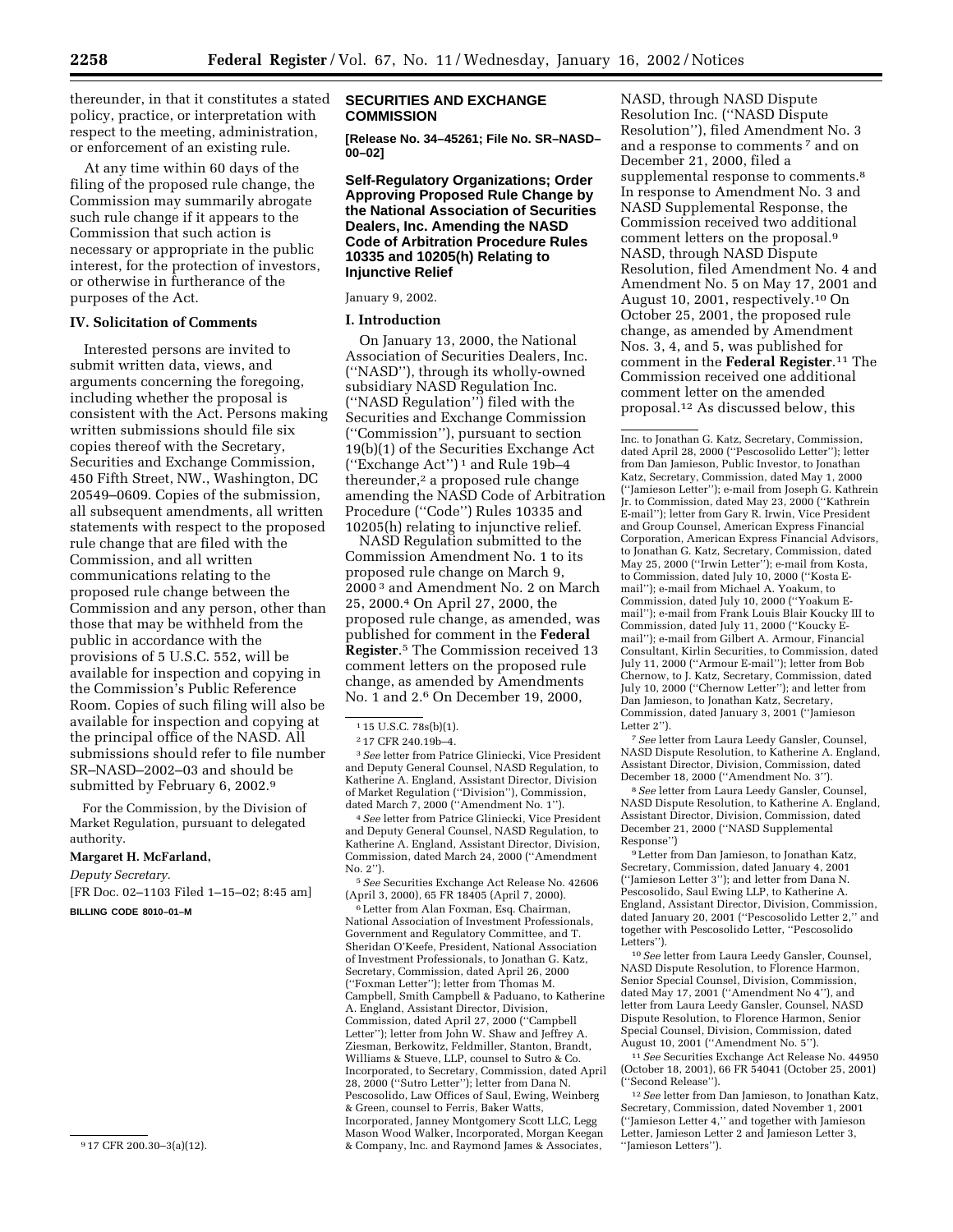order approves the proposed rule change, as amended.

#### **II. Description**

# *Background*

NASD proposes to amend Rules 10335 and 10205(h) of the Code to simplify and clarify the procedures for obtaining injunctive relief in certain disputes subject to arbitration. Rule 10335, the NASD's pilot injunctive relief rule, provides procedures for obtaining interim injunctive relief in controversies involving member firms and associated persons in arbitration. NASD Rule 10335 currently provides that parties to arbitration may seek temporary injunctive relief within the arbitration process or from a court of competent jurisdiction. NASD represents that this rule has primarily been used in ''raiding cases,'' or cases involving the transfer of an employee to another firm. NASD Rule 10335 took effect on January 3, 1996 for a one-year pilot period. The Commission has periodically extended the initial pilot period in order to permit NASD Dispute Resolution to assess the effectiveness of the rule. The pilot rule is currently due to expire on July 1, 2002.13

NASD represents that the principal objectives of the amended proposal are to simplify and expedite the procedures for seeking immediate injunctive relief in intra-industry disputes and to fairly and effectively integrate court-ordered initial injunctive relief with the arbitration of the underlying claims in the same disputes.14 The amended proposal would (i) eliminate the option of seeking temporary injunctive relief within the arbitration process by requiring parties to seek temporary injunctive relief in a court of competent jurisdiction; (ii) require simultaneous filing of an arbitration claim for permanent injunctive and all other relief; (iii) require arbitration to be expedited once interim relief has been granted; (iv) set forth the procedures for establishing the composition of the arbitration panel; (v) specify the applicable legal standard for granting or denying a request for permanent injunctive relief; (vi) address the effect of court-ordered temporary injunctive relief during and after arbitration; and (vii) address the allocation of arbitration fees, costs and expenses, and arbitrator honoraria.

14*See* Second Release, *supra* note 11.

### *Temporary Injunctive Relief*

The proposed rule change would eliminate arbitration as a forum for seeking temporary injunctive relief. Parties would still be able to seek temporary injunctive relief, but only in a court of competent jurisdiction. Under the proposal, a party may seek temporary injunctive relief in court if another party has already filed a claim arising from the same dispute in arbitration, provided that an arbitration hearing on a request for permanent injunctive relief has not yet begun. NASD Dispute Resolution clarified that an arbitration hearing on permanent injunctive relief would not include preparations for the arbitration hearing, such as pre-hearing conferences or assembling an arbitration panel or resolving discovery or other pre-hearing matters.15 The proposal would require any party seeking a temporary injunctive order from a court to simultaneously file a Statement of Claim in arbitration requesting permanent injunctive and all other relief.

Several commenters criticized the elimination of arbitration as a forum for the issue of temporary injunctive relief.16 Two commenters argued that NASD did not offer any statistical data or evidence justifying the elimination of this option.17 Three commenters believe that requiring parties to seek interim relief from courts and having the ultimate conflict resolved by arbitrators is inefficient and will increase the expense to the parties.18 Another commenter argued that the experience and training of NASD arbitrators made them more qualified that judges to make decisions relating to temporary injunctive relief.19 In response, NASD explained that its experience has shown that it is not possible to obtain temporary injunctive relief in arbitration as quickly as in court, due largely to the need to appoint and convene arbitrators specifically for each case.20 One commenter responded by arguing that arbitration is the preferred option for some parties in spite of time delays.21

Commenters concerned about the interests of associated persons stated that eliminating arbitration as a forum

for temporary injunctive relief favors the party requesting injunctive relief because these commenters believe that courts are more likely to grant injunctive relief than arbitrators.22 NASD believes that this premise is flawed because the proposed NASD Rule 10335 does not govern when such relief is appropriate, either in court or in arbitration. NASD notes that the same substantive legal standards for granting injunctive relief apply in both forums. NASD contends that the elimination of the option of seeking temporary injunctive relief in arbitration would only discriminate against associated persons and investors if courts applied the applicable legal standards in a discriminatory manner. NASD believes that because there is no evidence that courts apply the applicable legal standard in a discriminatory manner, the elimination of the option of seeking temporary injunctive relief in arbitration is a procedural change designed to expedite this process and should not affect the likelihood of whether such relief is granted or denied.23 One commenter responded by arguing that Rule 10335 is more than a procedural rule.24

The same commenters argued that injunctions are anticompetitive, as highly profitable for firms, are prejudicial to the investing public, and conflict with other NASD rules that protect customers' rights.25 In response, NASD stated that while these questions may warrant attention, NASD Rule 10335 is not the appropriate vehicle for addressing them because it is a procedural rule.26 In addition, NASD notes that temporary restraining orders were always an option under the pilot rule, which the Commission approved as consistent with the Exchange Act.27

24*See* Pescosolido Letter 2, *supra* note 9. 25*See* Foxman Letter, Pescosolido Letter, Jamieson Letter, Kosta E-mail, Yoakum E-mail, Koucky E-mail, Armour E-mail, and Chernow Letter, *supra* note 6.

26*See* Amendment No. 3, *supra* note 7. We note that on December 21, 2001, NASD Dispute Resolution submitted a proposed rule change, which was effective upon filing, that expressly interprets NASD Rule 2110 to prohibit members from interfering with a customer's request to transfer his or her account in connection with the change in employment of the customer's registered representative, provided that the account is not subject to any lien for monies owed by the customer or other bona fide claim. *See* Securities Exchange Act Release No. 45239 (January 4, 2001) (pertaining to NASD IM–2110–7 Interfering With the Transfer of Customer Accounts in the Context of Employment Disputes).

27*See* Amendment No. 3, *supra* note 7.

<sup>13</sup>*See* Securities Exchange Act Release Act No. 45162 (December 18, 2001), 66 FR 66489 (December 26, 2001). The rules approved pursuant to this order supersede and replace the pilot program.

<sup>15</sup>Telephone call between Florence Harmon, Senior Special Counsel, Division, Commission, and Laura Leedy Gansler, Counsel, NASD Dispute Resolution, on January 3, 2002.

<sup>16</sup>*See* Foxman Letter, Jamieson Letter and Sutro Letter, *supra* note 6.

<sup>17</sup>*See* Foxman Letter and Jamieson Letters, *supra* notes 6, 9 and 12.

<sup>18</sup>*See* Foxman Letter, Sutro Letter, and Jamieson Letter, *supra* note 6.

<sup>19</sup>*See* Sutro Letter, *supra* note 6.

<sup>20</sup>*See* Amendment No. 3, *supra* note 7.

<sup>21</sup>*See* Pescosolido Letter 2, *supra* note 9.

<sup>22</sup>*See* Foxman Letter, Pescosolido Letter, Jamieson Letter, Kosta E-mail, Yoakum E-mail, Koucky E-mail, Armour E-mail, and Chernow Letter, *supra* note 6.

<sup>23</sup>*See* Amendment No. 3, *supra* note 7.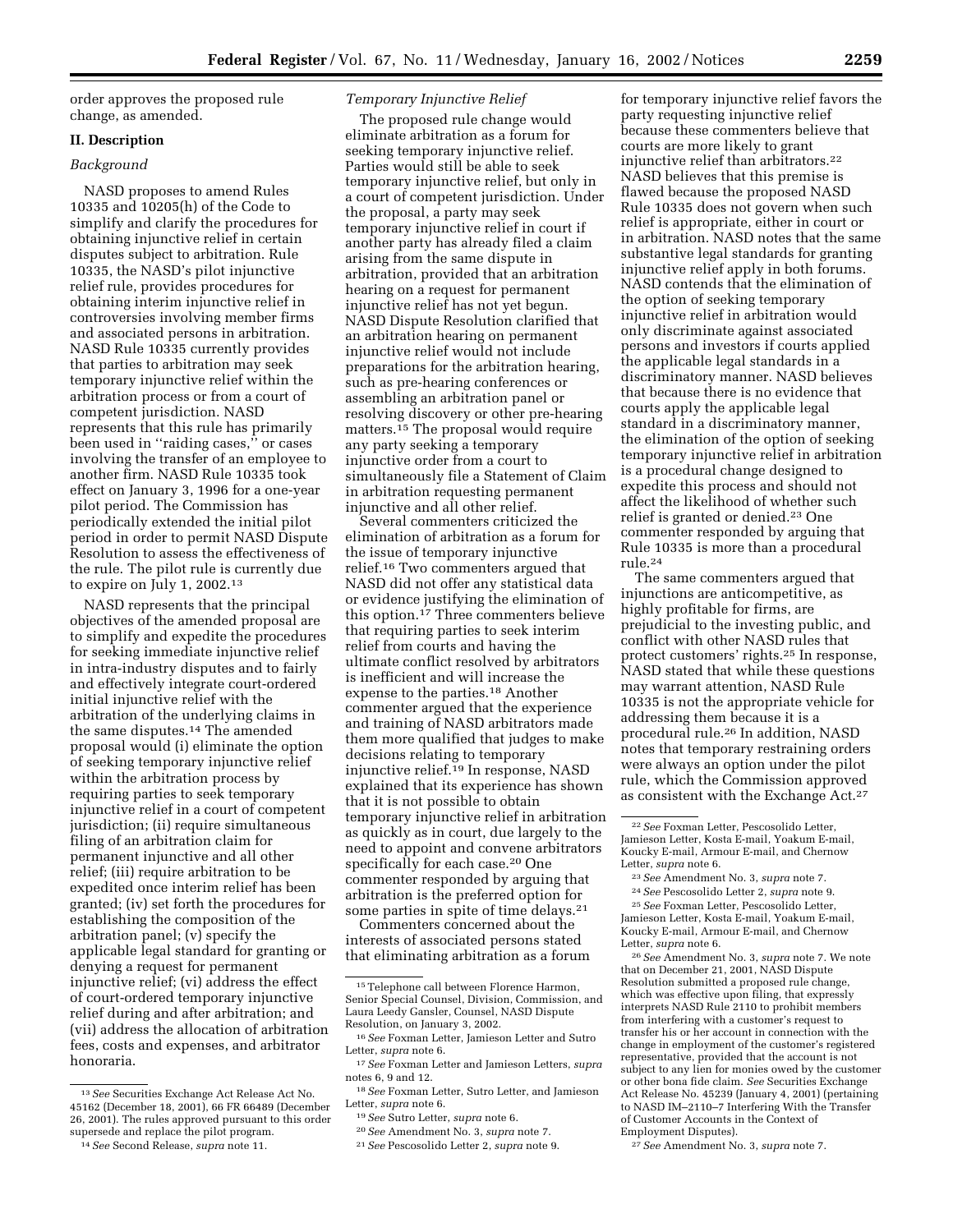Two comments made suggestions for improving the provision requiring simultaneous filing of the court and arbitration claims.28 In response, NASD amended the proposal to require the party seeking temporary injunctive relief to simultaneously file with the Director of Arbitration a Statement of Claim requesting permanent injunctive and all other relief and to serve such Statement of Claim on all other parties in the same manner and at the same time as it is filed with the Director.29 The proposal provides that the filing and service of both the court filed complaint seeking temporary injunctive relief and the simultaneous arbitration filed complaint seeking permanent injunctive and all other relief shall be made by facsimile, overnight delivery or messenger.30

### *Hearing or Request for Permanent Relief; Selection of Arbitrators; Appointment of Chairperson*

The proposal initially provided that if a court issues a temporary injunctive order, the hearing on the request for permanent relief must begin within 15 calendar days of the date the court issued its temporary injunctive order. One commenter stated that parties' lawyers would be able to stall the arbitration hearing by claiming to be unavailable within 15 days.<sup>31</sup> Another commenter found the language unclear as to whether the hearing itself was required to begin or whether preparations for the hearing, such as assembling an arbitration panel, were required to have begun within 15 days.32 In response, NASD amended the proposal by adding language to paragraph (a)(1) of proposed Rule 10335 to clarify that the hearing itself would be required to begin within 15 days of the date a court issues a temporary injunctive order.33 NASD Dispute Resolution clarified that the arbitration hearing on the merits must begin within 15 calendar days of the date that the court issues the order, and that this does not include preparations for the arbitration hearing, such as pre-hearing conferences or assembling a panel or resolving discovery disputes or other pre-hearing matters.34

31*See* Pescosolido Letter 2, *supra* note 9.

33*See* Amendment No. 4, *supra* note 10.

Under the proposed rule change, the hearing on the request for permanent injunctive relief would be heard by a panel of three arbitrators. In cases in which the underlying dispute would be heard by a panel of non-public arbitrators as defined in NASD Rule 10308(a)(4), the three arbitrators would be non-public. In cases in which the underlying dispute would be heard by a public arbitrator or panel consisting of a majority of public arbitrators under NASD Rule 10202, the three arbitrator panel hearing the request for permanent relief would consist of a majority of public arbitrators as defined in NASD Rule 10308(a)(5).

In cases in which all of the members of the arbitration panel are non-public, the Director of Arbitration would generate and provide to the parties a list of seven arbitrators from a national roster of arbitrators. NASD originally proposed that at least a majority of the arbitrators on the list would be lawyers specializing in injunctive relief. Each party would be able to exercise one strike to the arbitrators on the list.

In cases in which the panel of arbitrators consists of a majority of public arbitrators, the Director of Arbitration would generate and provide to the parties a list of nine arbitrators from a national roster of arbitrators. NASD originally proposed that at least a majority of the arbitrators in those cases would be (1) public arbitrators and (2) lawyers specializing in injunctive relief. In those cases, the parties would be able to exercise two strikes to the arbitrators on the list.

Regardless of the number of strikes given to the parties, the rule would incorporate by reference other NASD Code of Arbitration rules providing unlimited strikes for cause, so that parties would always be able to strike arbitrators who were unqualified due to conflicts of interest or for other reasons constituting cause.

Under the proposed rule change, the parties would be required to inform the Director of their preference of chairperson of the arbitration panel by the close of business on the next business day after receiving notice of the panel members. If the parties did not agree on a chairperson within that time, the Director would select the chairperson. The proposal initially provided that, in cases in which the panel consists of a majority of public arbitrators, the chairperson would be one of the public arbitrators who is a lawyer specializing in injunctive relief; and in cases in which the panel consists of non-public arbitrators, the chairperson would be a lawyer specializing in injunctive relief. The

proposal initially provided that, whenever possible, the Director would select as chairperson the lawyer specializing in injunctive relief whom the parties have ranked the highest. The proposed rule change also provides that the Director of Arbitration may exercise discretionary authority and make any decision that is consistent with the purposes of the rule and the arbitrator selection rule (NASD Rule 10308) to facilitate the appointment of arbitration panels and the selection of the chairperson.

Several commenters concerned with the interests of associated persons expressed dissatisfaction with a list of potential arbitrators (and a chairman) composed of a majority of ''lawyers specializing in injunctive relief." 35 They found this requirement unclear, too limiting and fraught with the potential for bias.36 In response, NASD amended the proposal to provide that one less than a majority of the list of arbitrators be lawyers ''with experience litigating cases involving injunctive relief'' and that the chairman of the panel, if possible, also be a lawyer with ''experinece litigating cases involving injunctive relief.'' 37

NASD also made the following changes to the procedure for selecting an arbitration panel: the Director shall send to the parties the employment history for the past 10 years and other background information for each listed arbitrator; the Director shall consolidate the parties' rankings; and shall appoint arbitrators based on the order of rankings on the consolidated list, subject to the arbitrators' availability and disqualification; and, in cases in which the panel consists of a majority of public arbitrators, the Director shall select a public arbitrator as chairperson.38

### *Applicable Legal Standard*

The proposed rule change provides that the decision to grant or deny a request for permanent injunctive relief would be governed by an enforceable choice of law agreement between the parties, or, if there were no such agreement, then by the law of the state where the events upon which the request is based occurred. Some commenters argued that permitting an enforceable choice of law agreement between the parties to establish the

<sup>28</sup>*See* Sutro Letter and Campbell Letter, *supra* note 6.

<sup>29</sup>*See* Amendment No. 5, *supra* note 10.

<sup>30</sup>*See* Amendment No. 4, *supra* note 10.

<sup>32</sup>*See* Sutro Letter, *supra* note 9.

<sup>34</sup>Telephone call between Florence Harmon, Senior Special Counsel, Division, Commission, and Laura Leedy Gansler, Counsel, NASD Dispute Resolution, on January 3, 2002. *See supra* note 15.

<sup>35</sup>*See* Sutro Letter, Campbell Letter, Pescosolido Letters, Jamieson Letter 3 and Jamieson Letter 4, *supra* notes 6, 9 and 12.

<sup>36</sup> *Id.*

<sup>37</sup>*See* Amendment No. 3, *supra* note 7 and Amendment No. 5, *supra* note 10.

<sup>38</sup>*See* Amendment No. 4 and Amendment No. 5, *supra* note 10.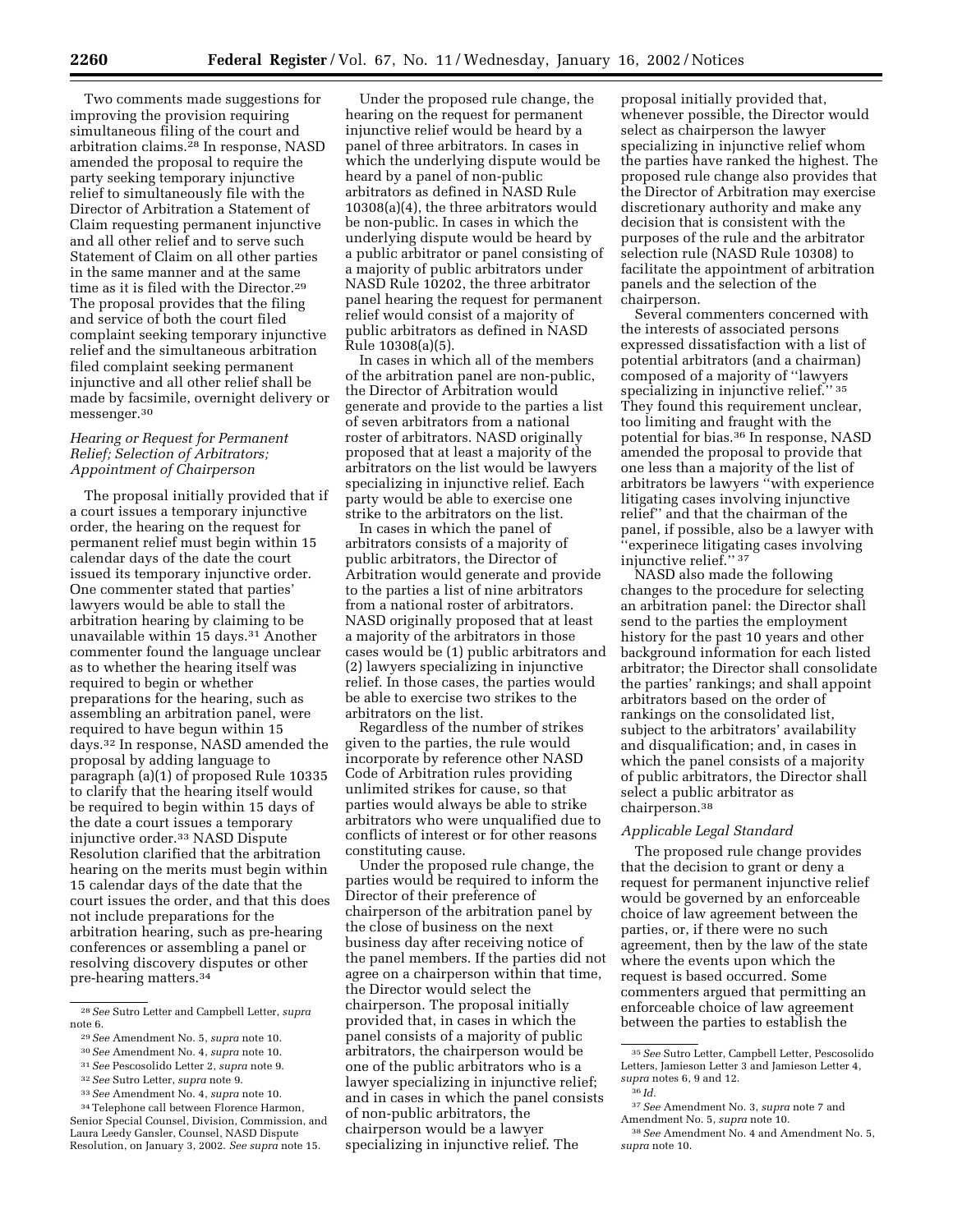governing law would be unfair to associated persons since firms draft these agreements in their own favor and force associated persons to sign them.39 One commenter was also concerned that the absence of a uniform legal standard would yield wildly inconsistent results.40 In response, NASD stated that this provision codifies the status quo, which is that enforceable choice of law agreements are applicable to requests for injunctive relief in arbitration and that this provision would not render any otherwise unenforceable choice-of-law provision or employment contract enforceable.41

### *Temporary Injunctive Order in Effect During Hearing*

The proposed rule change provides that, in the event that a court-issued temporary injunctive order is still in effect, after a full and fair presentation of evidence from all relevant parties, an arbitration panel may prohibit the parties from seeking an extension of the pending court order, and, if appropriate, may order the parties to jointly move the court to modify or dissolve the pending order. In the event that a panel's order conflicts with a pending court order, the panel's order will become effective upon expiration of the pending court order.

Some commenters expressed concern that this process would keep the injunctive order in place longer than was fair and appropriate because arbitrators could not make decisions on injunctive issues until a full and fair hearing had occurred. Commenters argued that this could be an extended period of time because of the potential for a fifteen day delay before an arbitration hearing would be required to begin; the hearing would not be required to be expedited; the hearing would not be required to be held on consecutive days; and the temporary injunctive order could not be terminated until the parties petitioned the court after arbitration was complete.42

NASD responded that it does not believe that arbitration panels have the authority to dissolve, modify or supersede a court order; rather, arbitrators have the authority to order parties not to seek extensions of pending orders, or to jointly ask the court to modify or dissolve a pending order, if necessary. NASD does not

believe arbitrators should exercise this authority until they have heard a full and fair presentation of the evidence regarding a request for permanent relief to ensure that arbitrators will be in a position to make an informed decision. In response to commenters' concerns about how long it would take arbitrators to reach a decision after a full and fair hearing, NASD stated that statistics on the average length of evidentiary hearings on requests for permanent injunctive relief suggest that, in most cases, arbitrators will be in a position to make that decision in a short period of time because the average duration of such hearings is 1.36 days, and almost 80% of all cases that go to a hearing are resolved after one day of hearings.43 NASD also revised the proposal to expedite a hearing on permanent injunctive relief. Under the amended proposal, unless the parties agreement otherwise, a hearing lasting more than one day would be held on consecutive days when reasonably possible.44 NASD also added language to make clear that arbitrators may make decisions on the issue of permanent injunctive relief and hold subsequent hearing sessions to decide other issues between the parties, including damages or other relief, to allow the parties time to gather or present additional evidence without delaying the termination of a temporary injunctive order.45

In response to a comment that judges often include language in their orders that transfer authority to arbitrators, 46 NASD further stated that the provision requiring arbitrators to have a full and fair hearing before ordering parties to petition the court for dismissal of a temporary injunctive order does not apply to court orders that expire by their own terms or otherwise contain provisions that confer authority on arbitrators to modify, amend, or dissolve the order.47

# *Fees*

NASD originally proposed that the parties would jointly bear the travelrelated costs and expenses of the arbitrators appointed to hear the request for permanent injunctive relief and prohibited arbitrators from reallocating arbitrator travel costs and expenses

45*See* Amendment No. 4, *supra* note 10.

among the parties. Under the proposed rule change, notwithstanding any other provision of the Code, the chairperson of the panel hearing a request for permanent injunctive relief pursuant to this rule shall receive an honorarium of \$375 for each single session, and \$700 for each double session, of the hearing. Each other member of the panel shall receive an honorarium of \$300 for each single session, and \$600 for each double session, of the hearing. The proposal initially provided for the parties to share the difference between these amounts and the amounts panel members and the chairperson would otherwise receive under the Code and prohibited arbitrators from reallocating these amounts among the parties.48

The proposed rule change also provides that the party seeking injunctive relief shall pay the expedited hearing fees pursuant to Rule 10205(h), or, where both sides seek such relief, both parties shall pay such fees. In either event, the proposed rule specifically provides that the arbitrators shall have the authority to allocate such fees among the parties. The proposed rule would have no effect on the obligations of parties to pay, or on the authority of arbitrators to allocate, any other hearing fees required under the Code.

Several commenters argued that the provision prohibiting arbitrators from reallocating the travel-related costs and expenses of the arbitrators among the parties was unfair to associated persons.49 In response, NASD amended the text of the proposed rule change to expressly permit arbitrators to reallocate the travel-related costs and expenses of arbitrators and the arbitrators' fees among the parties.50 NASD also clarified that the parties were responsible for the ''reasonable'' travel-related costs and expenses incurred by arbitrators who are required to travel to a hearing location other than their primary hearing location or locations.<sup>51</sup>

#### *Development of Proposal*

Several commenters stated that the subcommittee that worked on the proposal consisted only of representatives from retail firms, and did not include representatives from associated persons and the investing

<sup>39</sup>*See* Foxman Letter, Sutro Letter, Jamieson Letter 2 and Jamieson Letter 3, *supra* notes 6, 9 and 12.

<sup>40</sup>*See* Sutro Letter, *supra* note 6.

<sup>41</sup>*See* Amendment No. 3, *supra* note 7.

<sup>42</sup>*See* Foxman Letter, Sutro Letter, Pescosolido Letters, Jamieson Letters, and Campbell Letter, *supra* notes 6, 9 and 12.

<sup>43</sup>*See* Amendment No. 3, *supra* note 7. One commenter responded that these statistics were inaccurate. This commenter, however, conceded that if hearings took place within 15 days following an injunction on consecutive days his concerns would not be as critical. *See* Pescosolido Letter 2, *supra* note 9.

<sup>44</sup>*See* Amendment No. 4 *supra* note 10.

<sup>46</sup>*See* Pescosolido Letter 2, *supra* note 9.

<sup>47</sup>*See* Amendment No. 4, *supra* note 10.

<sup>48</sup>NASD proposes that the payment of ordinary honoraria, as provided in NASD IM–10104 of the Code, shall not be affected by this provision.

<sup>49</sup>*See* James Letters, Sutro Letter, Pescosolido Letter, and Campbell Letter, *supra* notes 6, 9 and 12.

<sup>50</sup>*See* Amendment No. 3 and Amendment No. 4, *supra* note 7 and note 10.

<sup>51</sup>*See* Amendment No. 4, *supra* note 10.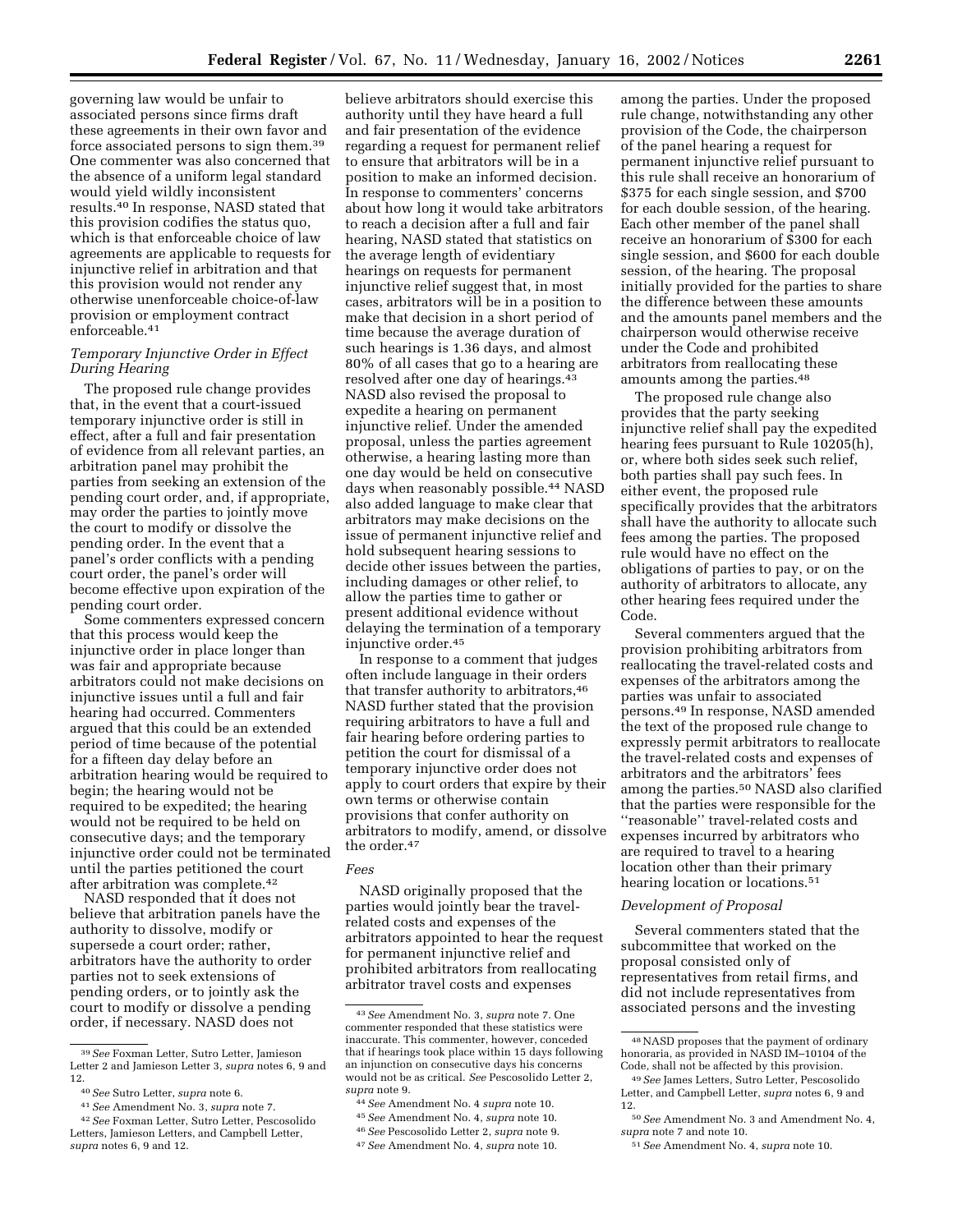public.52 In response, NASD stated that it believed that interests of all relevant parties, including member firms, associated persons and the investing public were represented during the process. The committee included member firms with interests on both sides of raiding cases. NASD believes that views of associated persons and the investing public were represented by these firms. In addition, the proposal was reviewed and approved by the full National Arbitration and Mediation Committee, which consists of a majority of public members, as well as the Board of Directors of NASD Dispute Resolution. NASD believes that ''advocates of the interests of associated persons, as well as investors, have had ample opportunity to express opinions about the proposed rule change at all levels of review, and changes have been made throughout the process to address the interests of both constituencies''.53

# **III. Discussion**

After careful review, the Commission finds, for the reasons discussed below, that the proposed rule change, as amended, is consistent with the Exchange Act and the rules and regulations thereunder applicable to the NASD. Specifically, the Commission finds the proposed rule change, as amended, is consistent with sections 15A(b)(5), 15A(b)(6) and 15A(b)(9) of the Exchange Act.54

NASD Rule 10335 was initially adopted as a pilot program in order to give NASD the opportunity to assess the rule's effectiveness.55 NASD represents, based on its experience with Rule 10335, that the current rule is confusing and unnecessarily complex. NASD represents that the proposed rule change is the result of lengthy deliberation and careful compromise by the Injunctive Relief Rule Subcommittee of the National Arbitration and Mediation Committee (''NAMC''). Before the

55*See* Securities Exchange Act Release No. 36145 (August 23, 1995), 60 FR 45200 (August 30, 1995); Securities Exchange Act Release No. 38069 (December 20, 1996), 61 FR 68806 (December 30 1996); Securities Exchange Act Release No. 39458 (December 17, 1997), 62 FR 67423 (December 24, 1997), Securities Exchange Act Release No. 40124 (June 24, 1998), 63 FR 36282 (July 2, 1998); Securities Exchange Act Release No. 40846 (December 28, 1998), 64 FR 548 (January 5, 1999); Securities Exchange Act Release No. 41532 (June 16, 1999), 64 FR 33335 (June 22, 1999); Securities Exchange Act Release No. 42280 (December 28, 1999), 65 FR 1211 (January 7, 2000) and Securities Exchange Act Release No. 43813 (January 5, 2001), 66 FR 2629 (January 16, 2001). 56*See* note 26, *supra.*

proposal was filed with the Commission, it was approved by the National Arbitration and Mediation Committee, which consisted of a majority of public members, as well as the board of NASD Regulation. The proposal was published for comment on two separate occasions, after Amendment No. 2 and Amendment No. 5 were filed, respectively. The Commission received 16 comment letters. The NASD incorporated many of the commenters' suggestions in the proposal, as amended.

In approving this proposal, the Commission does not address the merit of injunctive relief in the context of NASD Rule 10335. In large part, NASD Rule 10335 is a procedural rule that establishes the process for seeking temporary injunctive relief. The Commission notes that NASD Dispute Resolution has recently provided interpretive guidance to NASD Rule 2110 designed to protect investors by prohibiting members from interfering with a customer's request to transfer his or her account in connection with the change in employment of the customer's registered representative.56

Further, the Commission notes that the proposal, as amended, contains provisions that address the commenters' concerns pertaining to associated persons and public investors. A party seeking temporary injunctive relief is required to file its permanent claim at the same time it files its temporary claim and must simultaneously serve such claim on all parties by facsimile, overnight delivery or messenger. To keep the arbitration process as short as possible, once temporary injunctive relief has been granted, an arbitration hearing on permanent injunctive and all other relief must begin within 15 calendar days, must be held on consecutive days when reasonably possible, and arbitrators may hold separate subsequent hearings to decide other issues in order to expedite the ''full and fair'' hearing on permanent injunctive relief.

To address commenters' concerns regarding the composition of the arbitration panel, NASD made a number of changes to the proposal. In particular, a portion, but not a majority, of the list of potential arbitrators will be required to be lawyers with experience litigating cases involving injunctive relief. Further, the parties will be provided with a 10-year employment history for each potential arbitrator and the arbitrators will be selected based on the consolidated rankings of the parties. In addition, NASD modified the proposal

to address certain commenters' concerns about fees. Specifically, the arbitrators now have the discretion to reallocate the reasonable travel-related costs and expenses incurred by the arbitrators and the arbitrators' fees among the parties.<sup>57</sup>

# **IV. Commission Findings and Order Granting Approval of the Proposed Rule Change**

After careful consideration, the Commission finds that the proposed rule change, as amended, is consistent with the provisions of section 15A of the Exchange Act and the rules and regulations thereunder that govern NASD.58 In particular, the Commission finds that the proposal is consistent with section 15A(b)(6) of the Exchange Act 59 because the proposal establishes procedures that allow for the quick resolution of disputes involving injunctive relief, provides a process for selecting a balanced arbitration panel, and improves procedural notice and service of injunctive relief claims. The Commission also finds that the proposed rule change, as amended, is consistent with the provisions of sections 15A(b)(5) of the Exchange Act 60 because the rule change provides that the parties are responsible for the ''reasonable'' travel-related costs and expenses of the arbitrators, and permits the arbitrators to use their discretion to reallocate costs and fees among the parties.

In reviewing this proposal, the Commission is required to consider whether the proposal will promote competition, efficiency and capital formation.61 In this regard, the proposal provides a process that should help expedite and streamline the process for obtaining injunctive relief and deciding cases on the merits where injunctive relief is ordered. Further, the Commission does not believe that this procedural process, which does not address employment contracts, should

- 58 15 U.S.C. 78*o*–3.
- 59 15 U.S.C. 78*o*–3(b)(6).
- 60 15 U.S.C. 78*o*–3(b)(5).
- 61 15 U.S.C. 78c(f).

<sup>52</sup>*See* Foxman Letter, Campbell Letter, Pescosolido Letter, and Jamieson Letters, *supra* note 6.

<sup>53</sup>*See* Amendment No. 3, *supra* note 7. 54 15 U.S.C. 78*o*–3(b)(5), 15 U.S.C. 78*o*–3(b)(6) and 15 U.S.C. 78*o*–3(b)(9).

<sup>57</sup> Jamieson Letter 4 argued that in the context of arbitration, cost-splitting is illegal even if the arbitrators are permitted to reallocate costs based on a recent California Supreme court decision. *Armendariz* v. *Foundation Health Psychcare Services, Inc.,* 6 P.3d 669 (2000). This court decision is not relevant to NASD 00–02 because the court's decision was directed to the validity of a predispute arbitration agreement involving certain employment matters, not the validity of the arbitration forum's fees (or the arbitration forum's procedural rules). In California, NASD–DR has limited the arbitration fees for employees in applicable cases involving employment disputes pursuant to this court decision, including those filed under the procedural injunctive relief rule. *See* note 12, *supra.*